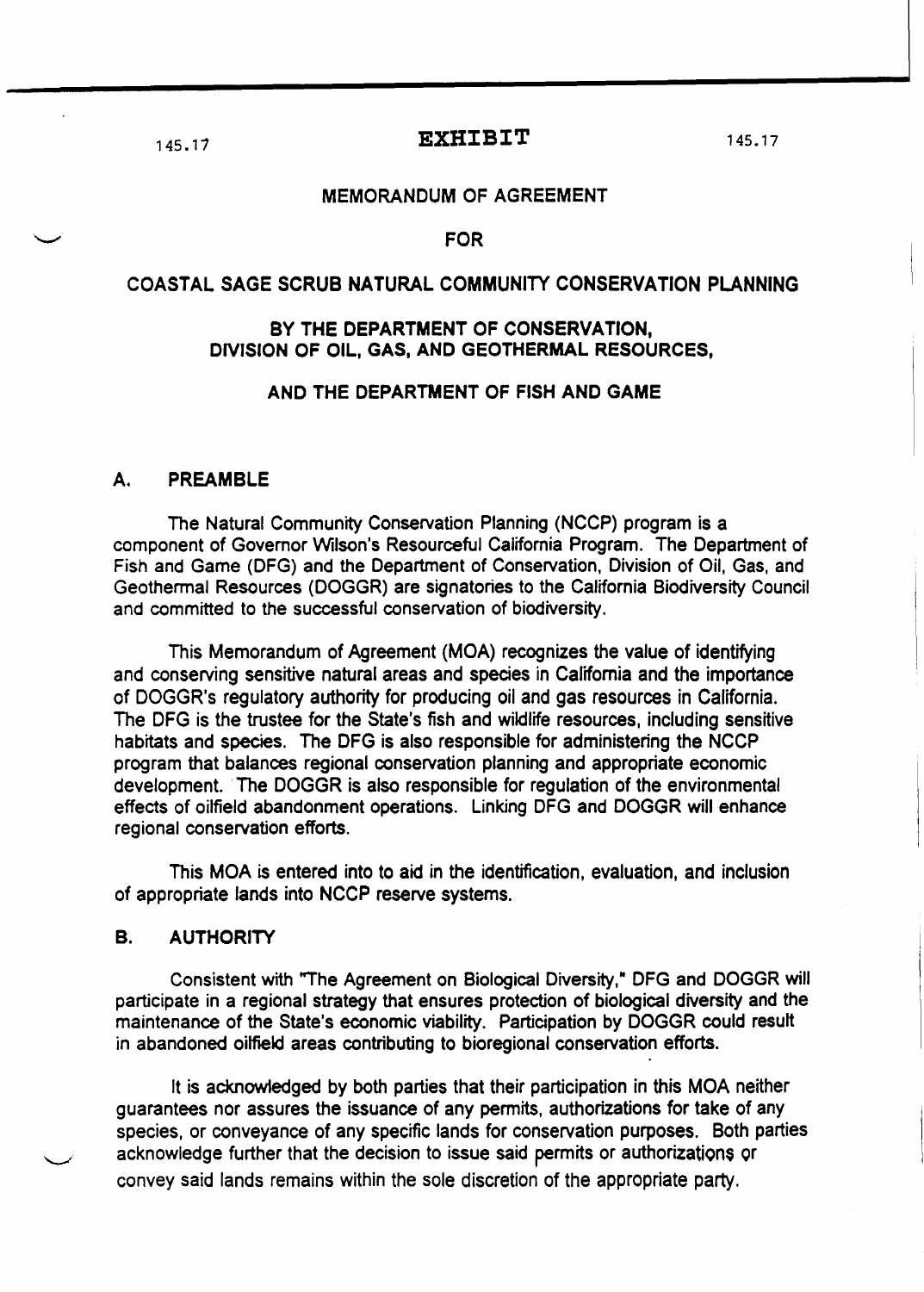**145.17** 145.17

## C. PURPOSE

The purpose of this MOA is to establish procedures by which the DFG and DOGGR will participate in Natural Community Conservation Planning (NCCP). This MOA is intended to ensure that. where appropriate, DOGGR areas of responsibility will be considered in NCCP subregional planning efforts. This MOA also provides assurances that appropriate present and future oil and gas drilling and production operations will not be constrained or precluded arbitrarily by their inclusion within an NCCP reserve system.

Pursuant to the Federal Endangered Species Act 4(d) rule, and based upon an assurance of protection or adequate mitigation for impacts to coastal sage scrub and the California gnatcatcher (Polioptila califomica califomica) in the NCCP region, DOGGR will implement an interim habitat loss permit procedure for the California gnatcatcher. The 4{d) rule allows agencies to issue interim habitat loss permits and DOGGR's participation will allow for future incidental "take" of covered species, including those that subsequently become listed.

# D. PRINCIPLES OF AGREEMENT

The signatory agencies agree to actively participate in the NCCP effort. Participation will focus on regulatory approvals to abandon oil fields.

- 1. The Department of Fish and Game will:
	- a. Assist DOGGR in identifying potentially appropriate reserve lands.
	- b. Develop administrative procedures for including DOGGR into subregional planning efforts.
	- C. Provide assistance and information from the Natural Diversity Data Base and Geographic Information System group.
	- d. As staff expertise and time allow, assist in field surveys and monitoring of natural resources in reserve lands.
- 2. The Division of Oil, Gas, and Geothermal Resources will:
	- a. By executing this MOA, enroll into the NCCP program the appropriate reserve lands and regulate the environmental effects of abandonment operations.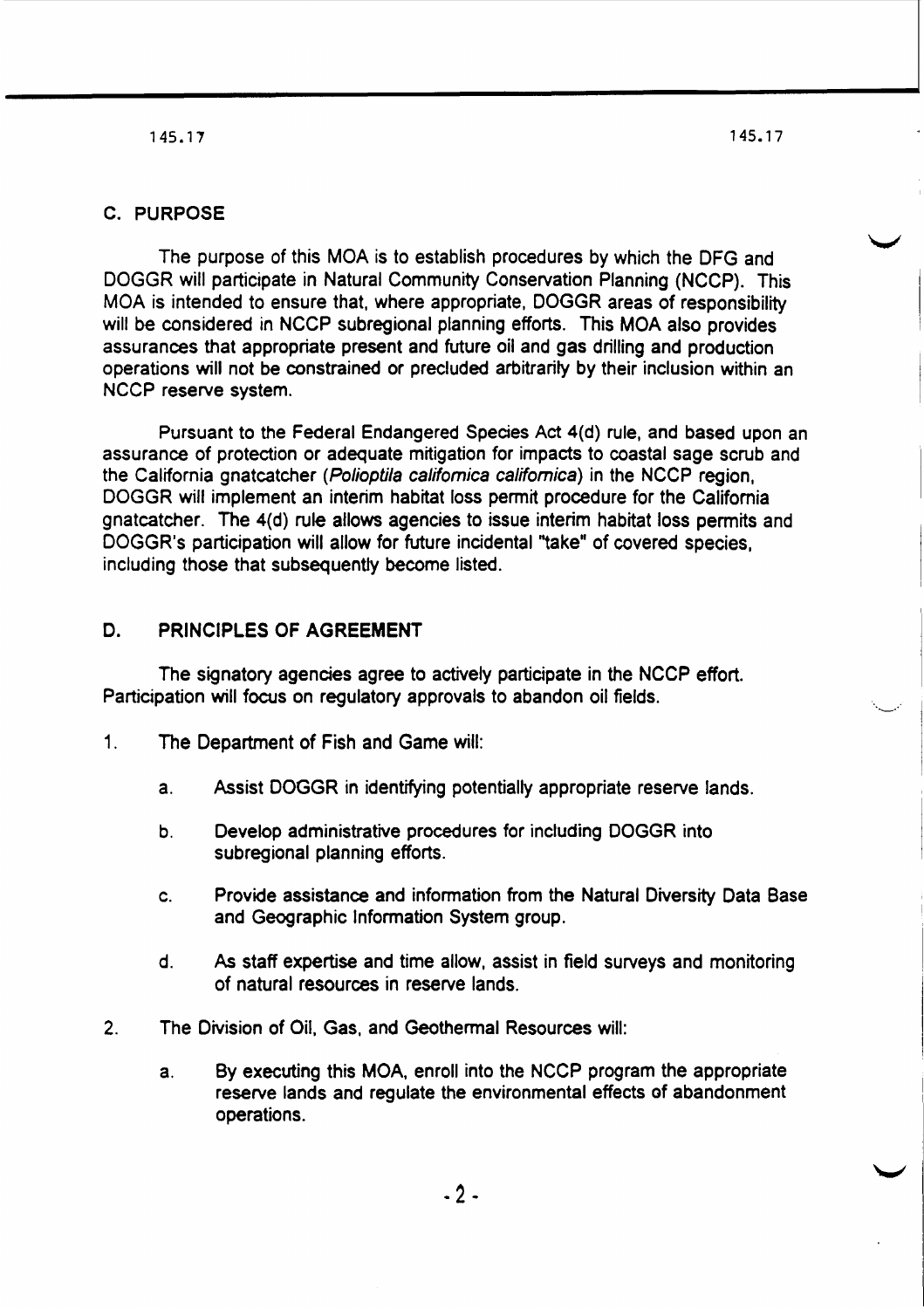145.17' 145.17

- b. Process abandonment projects and other regulated activities consistent with the goals and objectives of the NCCP program.
- c. Identify potentially appropriate areas for inclusion into the NCCP reserves.
- d. Review and modify, as necessary and consistent with DOGGR general priorities, field abandonment requirements.
- e. As staff expertise and time allow, conduct surveys and monitoring of natural resources that are identified or committed to NCCP reserve systems.
- f. In conjunction with DFG, manage the lands that are committed to NCCP reserve plans and management goals in relation to field abandonment.

## E. IMPLEMENTATION

Earty, consistent participation is critical to successful regional planning. The DFG and DOGGR will establish a time line for bringing operational jurisdictions into the NCCP subregional planning areas. Each party will assign a key staff person to coordinate its activities. More specifically, the parties will:

- 1. Schedule regular meetings to initiate and assure continued participation.
- 2. The DOGGR lead for this effort will be the District Deputy, Long Beach office.
- 3. The DFG lead for this effort will be the Supervisor, NCCP San Diego office.
- 4. DFG will communicate subregional NCCP progress that may affect DOGGR participation.

## F. MODIFICATION AND TERMINATION OF THE MEMORANDUM OF AGREEMENT

1. This agreement may be modified with the written approval of both signatories of the MOA. Either party may propose modifications. Proposed modifications will be submitted to allow for a sixty (60) day review period by the other party.